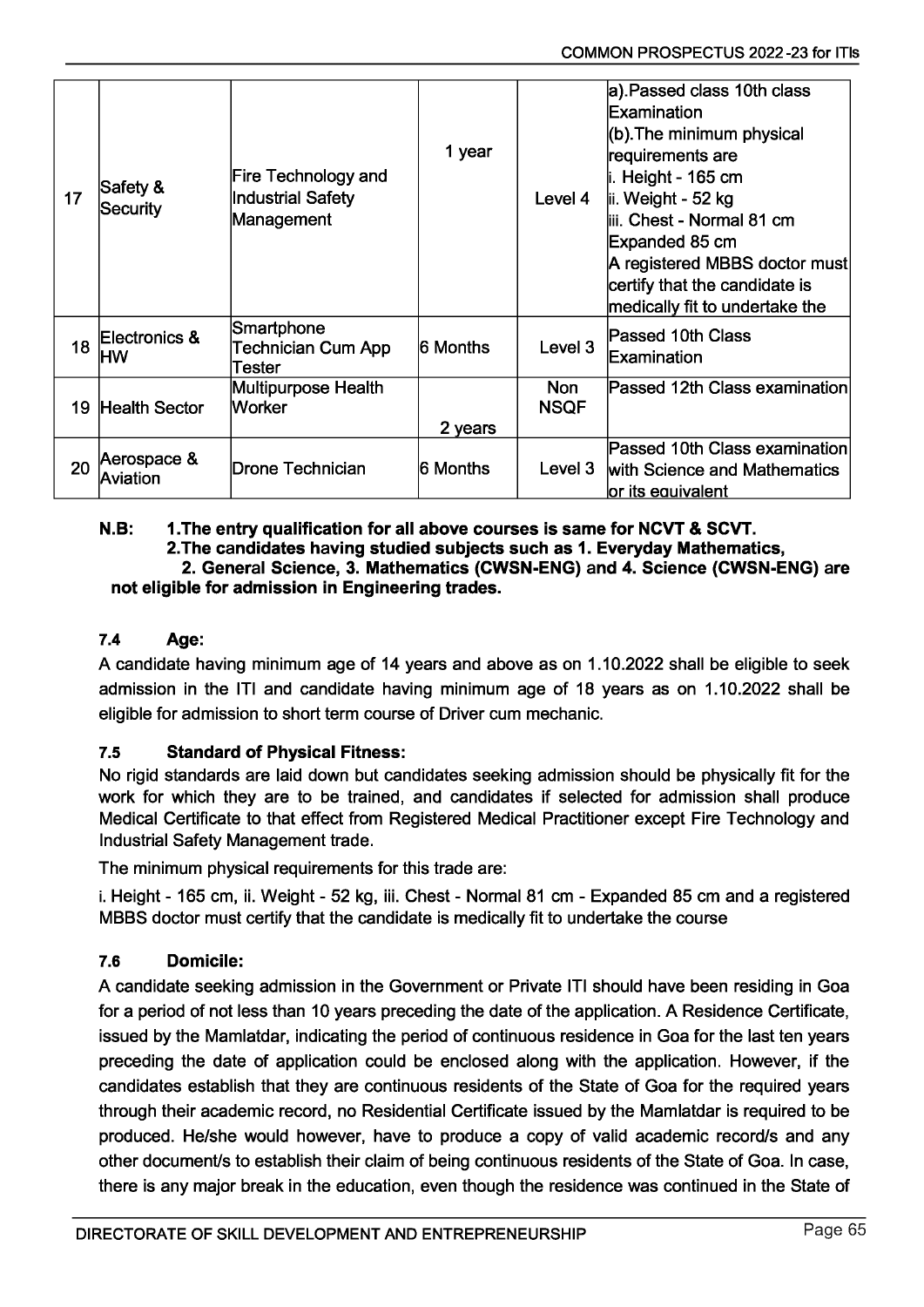COMMON PROSPECTUS 2022-23 for ITIs

Goa, then, candidate would be then required to produce the documentary evidence or certificate from the Mamlatdar that during the said break period, he/she was in Goa and fulfilled requirement of continuous residence in Goa for required period. The aforesaid condition shall not apply to:

• Children of Central/State/Union Territory Government employees and employees of Government of India undertakings who are posted in Goa.

• Children of Freedom Fighters registered as such in the Home Department of Government of Goa. • Children of parents of Goan origin, who are born in Goa and who are serving in Armed Forces or retired from the Armed Forces provided that such children pass their qualifying examinations under the Central Board of Education or Goa Board of Secondary and Higher Secondary Examinations or Goa Board of Technical Education as the case may be and children of Ex-Servicemen registered with Rajya Sainik Board in Goa who have studied and passed the minimum qualifying examination from the Schools/Polytechnics in Goa. Parents of Goan origin means both father and mother born in Goa.

Relaxation in domicile period will be considered if seats remain vacant even after exhausting above options for SCVT& NCVT trades in all the ITIs , after the completion of the Second Round mentioned in the Schedule of admission process.

## 7.7 Reservation of Seats:

The following percentage of reservation of seats would be applicable to the Government and the Private ITIs as applicable to State of Goa:

A. Certain percentage of the total seats at each I.T.I. in the respective trades as indicated below have been reserved for various categories of the candidates:

| a) Scheduled Castes (SC)                                          | $\ldots$ 02 per cent |
|-------------------------------------------------------------------|----------------------|
| <b>b)</b> Scheduled Tribes                                        | $\dots$ 12 percent   |
| c) Persons with Disabilities (PwD)                                | $\ldots$ 04 per cent |
| (Disabilities/Physical Handicap Subject to limits laid down in    |                      |
| DGET circular No.MSDE-19/02/2018-CD(Pt) dated 05-04-2019)         |                      |
| d) Other Backward Classes (OBC)                                   | $\ldots$ 27 per cent |
| e) Economically Weaker Section (EWS)                              | $\ldots$ 10 per cent |
| (Economically Weaker Section(EWS) Subject to limits laid down in  |                      |
| DGT circular No. MSDE-19/02/2018-CD) dated 05-04-2019 and related |                      |
| Certificate being produced from the concerned authorities.        |                      |
|                                                                   |                      |

30% of the seats in each of all the above categories shall be

reserved for women candidates.

B. One seat is reserved at every Government ITI for each of the following categories and the allocation of the trade is at the discretion of the Director of Skill Development and Entrepreneurship.

**a)** Children of Freedom Fighters (CFF)

b) Children of State and Central Government Employees (CGE)

c) Children of African Repatriates of Goan Origin (CAR)

C. One seat in each of the ITIs are reserved for wards of defence personnel in the following order of priority:

**a)** Children of deceased/disabled Ex-Servicemen, including those killed/disabled during peacetime.

b) Children of Ex-servicemen

- c) Children of serving Jawans
- d) Children of serving officers

e) Ex-Servicemen

The allocation of trades is at the discretion of Director, Skill Development and Entrepreneurship. The reservation shall be considered only if specifically indicated in the application form by the candidate.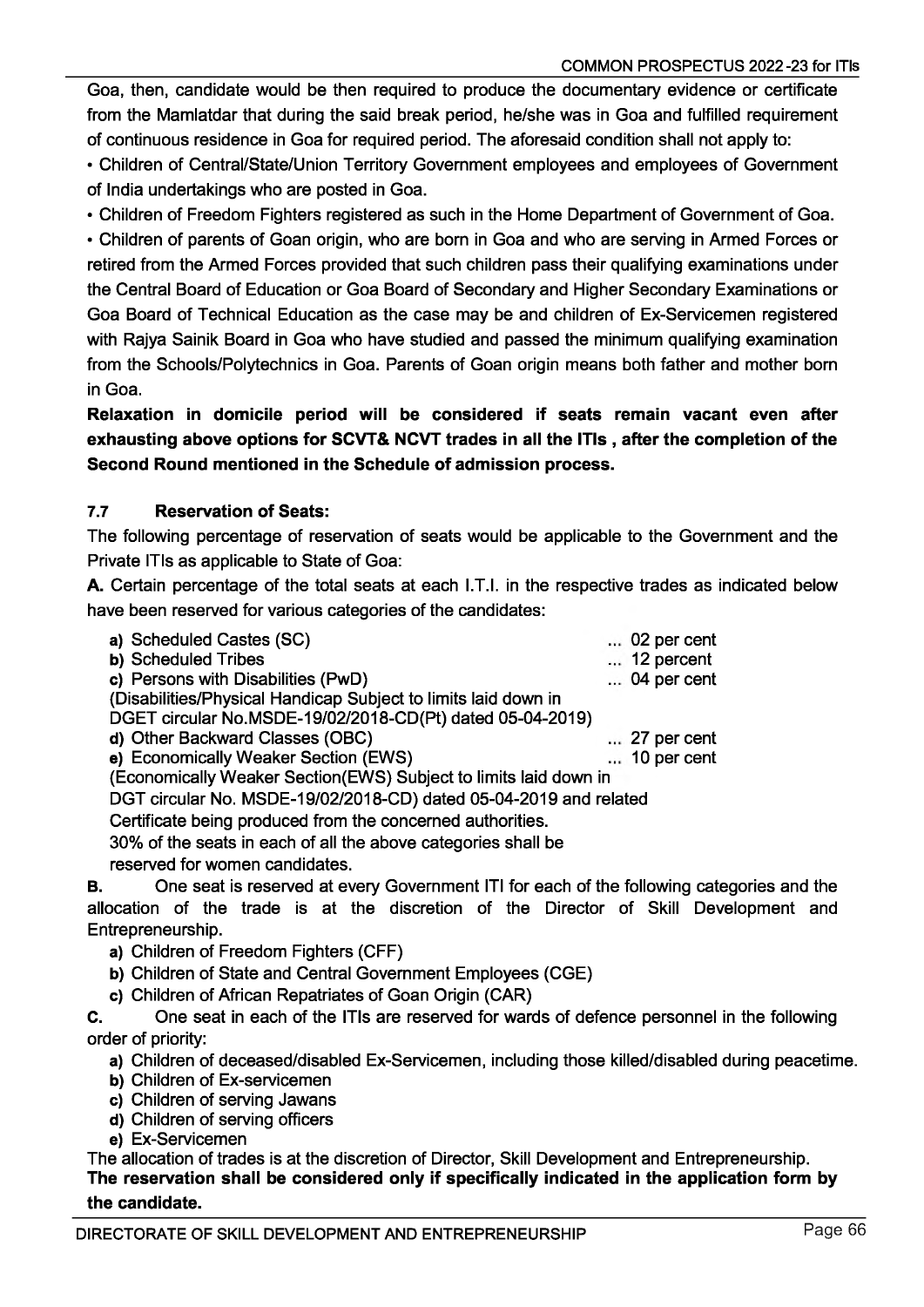The Institute Managing Committee (IMC) of Vasco Govt. ITI is permitted to utilize up to 20% of sanctioned seats for admissions to this Institute on merit basis against the payment of fee of Rs.5000/- (Rupees five thousand only) per year as fixed by IMC in addition to the tuition fee and caution money deposit.

The unutilized IMC quota seats shall be filled after the second round of admission at the said ITI by admitting general category candidates on merit basis against the payment of fee of Rs 5000/- (five thousand only) per year as fixed by IMC in addition to the tuition fee and caution money deposit.

### **7.8 Fees**

#### **7.8.1 Tuition Fees:**

#### **(a) For Government ITIs:**

Each trainee shall be required to deposit on admission a non-refundable Tuition Fee towards his/her training in the trade course to which he/she is admitted as indicated below:

| Sr.No. | Trade                | <b>Tuition Fee</b> |
|--------|----------------------|--------------------|
|        | All CTS trades (CTS) | Rs.2500/-          |

#### *NOTE:*

*Tuition* Fee *is waived off for candidates belonging to SC /ST/BPL Categories and also for those having annual family income of less than Rs.3,00,000/-.*

*Tuition Fee is also waived off for Orphans or destitute children seeking admission in ITI.*

#### **(b)For Private ITIs:**

**Sesa Private ITIs (Sankhali):**

|              |                                      | <b>Trade Course</b> |                  |                    |                            |                        |
|--------------|--------------------------------------|---------------------|------------------|--------------------|----------------------------|------------------------|
| Sr.<br>No.   | <b>Types of Fees</b>                 | <b>Fitter</b>       | <b>Machinist</b> | <b>Electrician</b> | <b>Instrument</b><br>Meeh. | Meeh.<br><b>Diesel</b> |
| 1            | <b>Tuition Fees</b>                  | Rs. 2500/-          | Rs. 2500/-       | Rs. 2500/-         | Rs. 2500/-                 | Rs. 2500/-             |
| $\mathbf 2$  | <b>Caution Money</b><br>(Refundable) | Rs. 500/-           | Rs. 500/-        | Rs. 500/-          | Rs. 500/-                  | Rs. 500/-              |
| $\mathbf{3}$ | Total                                | Rs. 3000/-          | Rs. 3000/-       | Rs. 3000/-         | Rs. 3000/-                 | Rs. 3000/-             |

#### **Montfort Private ITI:**

|            |                            | <b>Amount</b>   |                      |             |  |
|------------|----------------------------|-----------------|----------------------|-------------|--|
| Sr.<br>No. | <b>Type of Fee</b>         |                 | Two year course      |             |  |
|            |                            | One year course | 1 <sup>st</sup> year | י∩ת<br>year |  |
| 1.         | <b>Tuition fee</b>         | 17550           | 13700                | 13300       |  |
| 2.         | Caution Money (Refundable) | 500             | 500                  | -           |  |
| 3.         | <b>Internal Exam Fees</b>  | 1000            | 1000                 | 1000        |  |
| 4.         | Identity card              | 200             | 200                  |             |  |
| 5.         | Total                      | 19250           | 15400                | 14300       |  |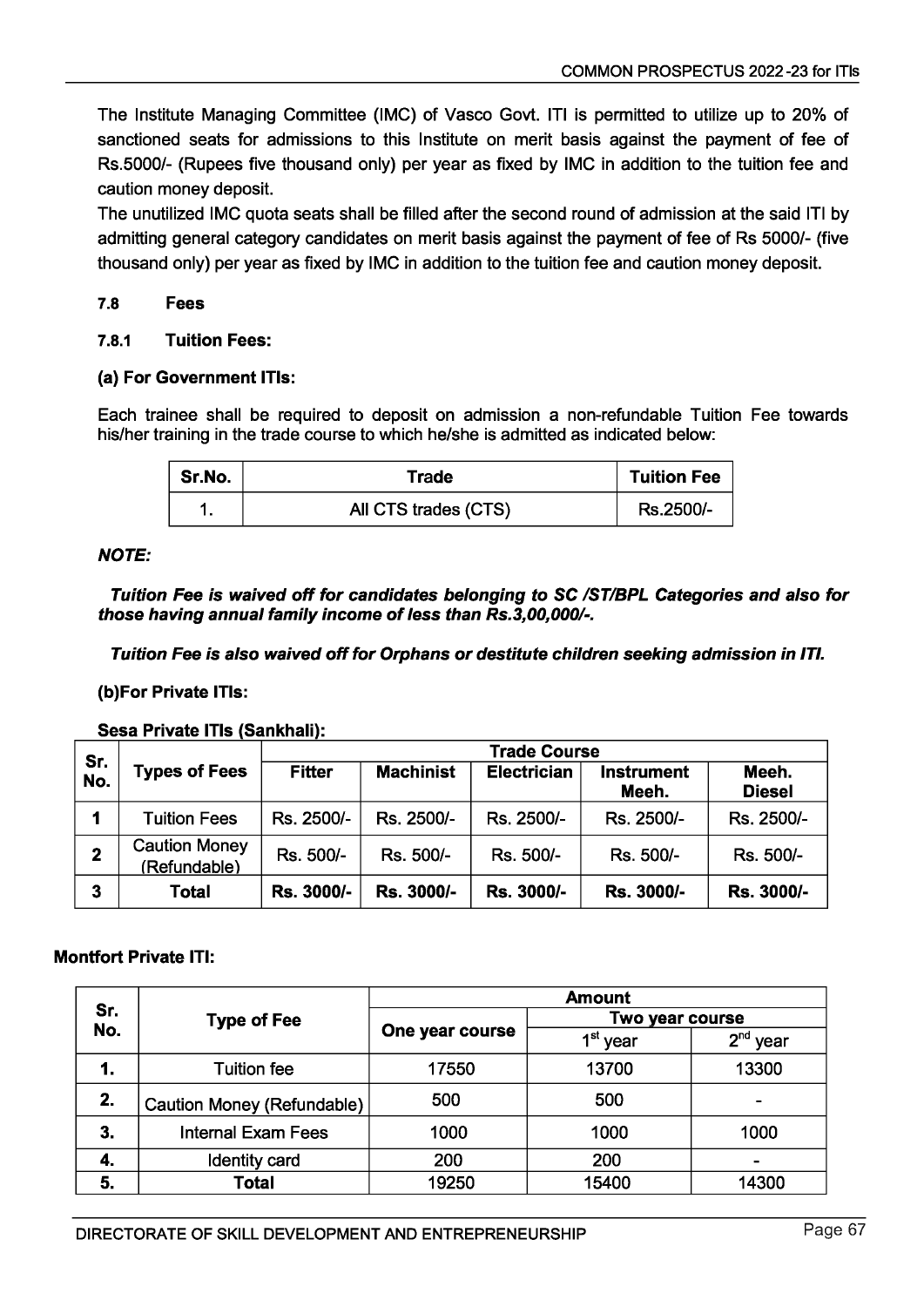|       |                            | <b>Trade Course</b>              |                                                          |  |  |
|-------|----------------------------|----------------------------------|----------------------------------------------------------|--|--|
| Sr.No | <b>Types of Fees</b>       | <b>Food Production (General)</b> | <b>Food &amp; Beverages</b><br><b>Service Assistant*</b> |  |  |
|       | <b>Tuition Fees</b>        | Rs. 12840/-                      | Rs. 12840/-                                              |  |  |
| 2     | Caution Money (Refundable) | Rs. 300/-                        | Rs. 300/-                                                |  |  |
| 3     | <b>Identity Card</b>       | Rs. 40/-                         | Rs. 40/-                                                 |  |  |
|       | <b>TOTAL</b>               | Rs. 13180/-                      | Rs. 13180/-                                              |  |  |

## Indo- German Private Industrial Training Institute, Marna, Siolim

## 7.8.2 Examination Fees:

The trainees declared eligible to appear for the yearly/semester pattern trade test of craftsmen under CTS or CoE scheme conducted at the end of each year/semester shall have to pay an examination fee as under

| <b>Exam Pattern/Category</b>                | Fees per attempt |
|---------------------------------------------|------------------|
| Regular trainee-Annual pattern /per year    | Rs. 700/-        |
| Repeater- Annual pattern /per year          | Rs. 1000/-       |
| Repeater- Semester pattern                  | Rs. 575/-        |
| Regular trainee of DCM trade (One Semester) | <b>Rs. 275/-</b> |
| Private candidate                           | Rs.2,075/-       |
| CoE BBBT & Advance Modules Repeaters        | Rs. 500/-        |

#### *Note: 1. CBT fees as applicable shall be intimated later as per the DGT guidelines for NCVT Examination 2.CBT fees as applicable shall be intimated later as per the DGT guidelines for SCVT Examination*

## 7.8.3 Caution Money Deposit:

## (a) For Government ITIs:

Each trainee will be required to deposit on admission a sum of Rs. 1500/- (Per Trade Course) to guard against loss or damage to equipments or tools entrusted to his/her charge during the course of training. A second deposit may also be asked for if the first one has been exhausted.

The caution money is refundable to a trainee on satisfactory completion of the course or in the event of his/her discharge from the institute on any grounds, after deduction of Government dues,if any Caution money deposits which are not claimed within six months after completion of training, and in the case of trainees who discontinue their training after one month of its commencement shall be forfeited to the Government. Also, caution money will be refunded if he/she withdraws their admission on a genuine ground.

## (b) For Private ITIs:

A refundable amount as mentioned in the fee structure of each Private ITI is collected from each candidate as caution money deposit.

## 7.9 Sale of Prospectus:

A candidate desiring to seek admission in any of the Government or Private ITIs can download the "common" Prospectus from our website https://dsde.goa.gov.in/ or https://goaonline.gov.in/ Incase of any difficulty they should approach to the nearest Government or Private ITI and Office of Directorate of Skill Development & Entrepreneurship.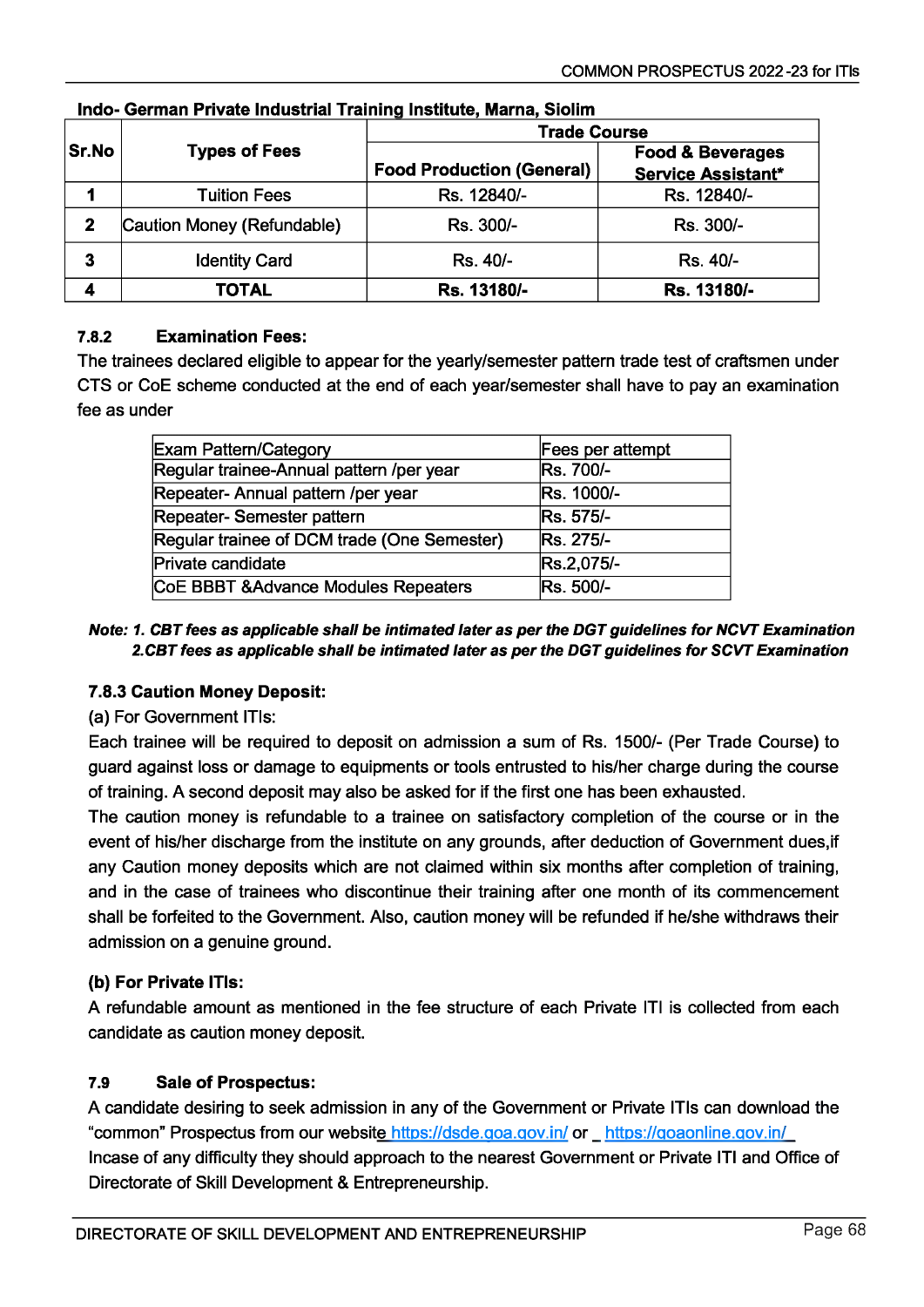## 7.10 Instructions For Filling Online Application Form

1. Visit [www.dsde.goa.gov.in](http://www.dsde.goa.gov.in) or [www.aoaonline.gov.inand](http://www.aoaonline.gov.inand) click on 'Online Admissions to ITI 202122'

2. Go through the procedure to apply, Documents required and Designated Officials.

3. If you are already registered with Goa Online Portal then click on 'Proceed to Apply' Center your login ID and Password ->click login (Continue from the step no. 5)

4. If you are not registered with Goa Online Portal, Register yourself

on [www.goaonline.gov.in](http://www.goaonline.gov.in) by providing email id, mobile no, aadhaar no., name, address and date of birth along with OTP authentication.

On successful registration, login using credentials and click on Services Menu -» All Services -> Directorate of skill Development and Entrepreneurship -> Application for ITI

Admission. (Continue from the step no. 5)

5. You will see 'Application form' page>Click on 'Apply Now'. Then proceed with the filling on the application form.

6. Enter your Personal Information & Educational Details.

7. Upload your passport size photograph in JPEG/PNG format with size less than 80 KB

8. Upload your Self Attested mandatory certificates / documents in JPEG/PNG/PDF format with size less than 2MB and greater than 10KB.

9. In case of more than one Residence proof / Bonafide certificate, multiple documents can be uploaded to prove residence of 10 years in Goa.

10. In case the no. of attempt is more than one, multiple marksheets need to be uploaded

11. Click on the submit application button and proceed towards the payment of:-

a)Application processing fee;

b)Prospectus fees (//lease *hard copy of prospectus is not purchased).*

# Note: Fees once paid will not be refunded.

12. On successful Payment, candidate can download the filled Application Form by

clicking download link from the inbox. Candidate can also download the payment receipt from the inbox.

13. Candidate to choose the Trade *I* ITI preferences by clicking on submit "trade preferences?' from the inbox.

14.0nce the application is Verified (approved/rejected), the status will be communicated via SMS/EMail.

# *Note: For further details like display of Provisional and Final merit list etc. please visit Our website [www.dsde.aoa.aov.in](http://www.dsde.aoa.aov.in)* / *[www.aoaonline.aov.in](http://www.aoaonline.aov.in) regularly.*

# 7.11 Uploading of documents along with online application:

# Following Documents to be scanned in JPEG/PNG/PDF format with size less than 2MB and greater than 10KB.

I. a) Leaving Certificate of the last School/ College *I* Institute attended by the candidate OR

b) Bonafide certificate of the last School/ College *I* Institute attended by the candidate mentioning that the candidate was a student of the particular school *I* college during the Last academic year